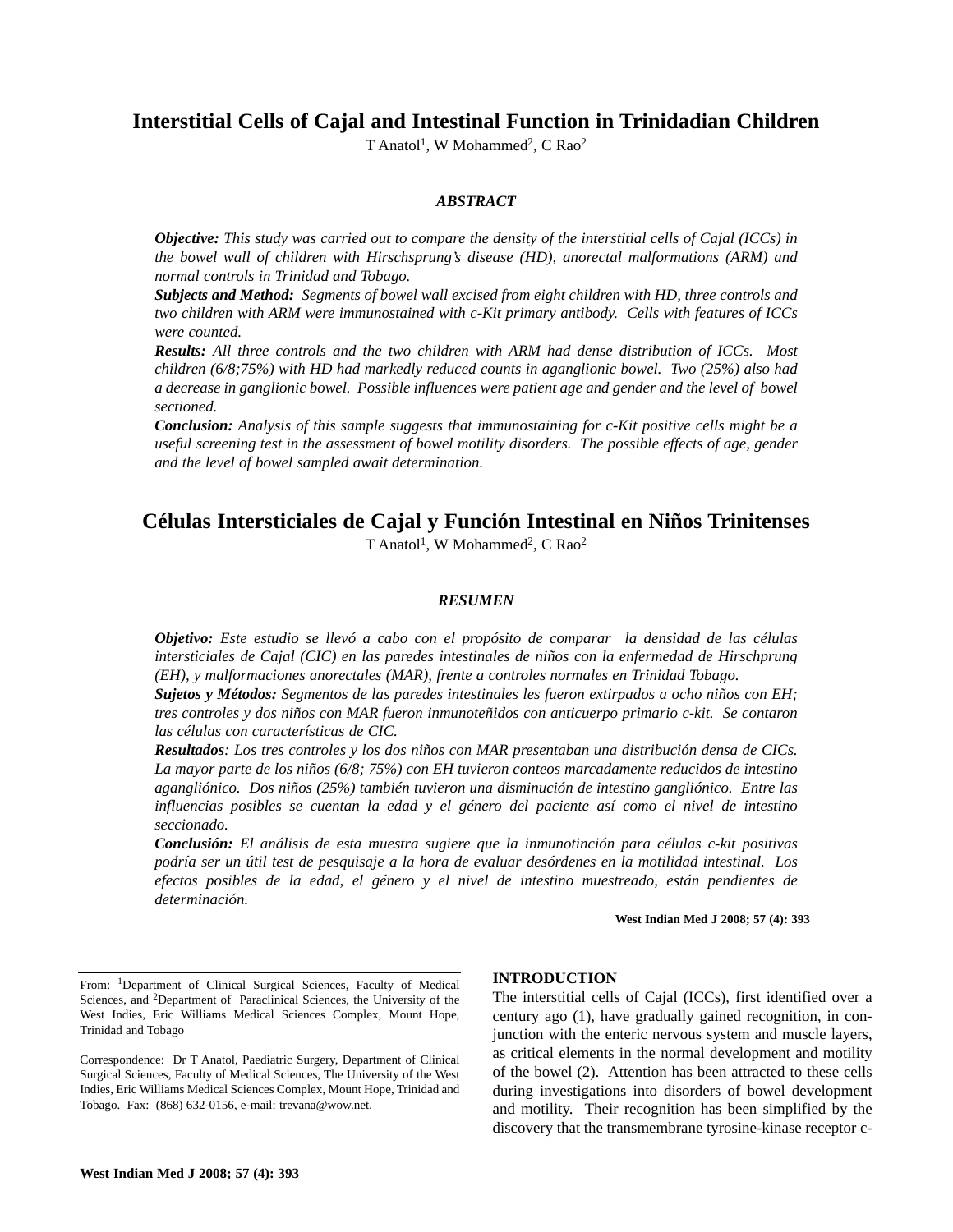Kit is essential for their development and function (3). To counteract the difficulties associated with studying their distribution by light microscopy, c-Kit cells and synapses can now be visualized by immunohistochemical methods involving the use of commercially available monoclonal antibodies (4).

Variations in the distribution of the ICCs have been ascribed to variables such as patient age and the level of the bowel being assessed, as well as to a number of clinical conditions, which include Hirschsprung's disease (HD) and its variants and congenital anorectal anomalies (ARM). However, reported disparities have been inconsistent, making evaluation difficult.

This study investigates the distribution of these cells in a group of Trinidadian children affected by HD and ARM and compared the findings with those in normal children. This was effected by conducting immunohistochemical studies on specimens obtained by bowel biopsies and/or resections from children affected by these conditions and from normal controls.

## **SUBJECTS AND METHODS**

Permission to conduct the study was obtained from the Ethics Committees of the University of the West Indies and the Eric Williams Medical Sciences Complex where treatment was carried out. During the period of interest, the years 2002 to 2004, 11 children had one or more stages of the surgical treatment of HD performed at the hospital. The diagnosis in eight of these cases had been suspected on initial clinical presentation and barium enema examination. Confirmation was obtained by the absence of ganglion cells on microscopic examination of a full thickness biopsy of the rectal wall. In the other three patients, a full thickness biopsy of the colon was obtained at the time of laparotomy for the relief of intestinal obstruction.

The records of the cases were retrieved and specimens suitable for the study were sought. The tissue blocks of three of the aganglionic biopsies either could not be located or had insufficient tissue available for further processing. Assessment of the corresponding specimens of resected ganglionic bowel was accordingly not pursued. Specimens from eight children remained available for examination. Four of these were male and four female. Their ages ranged from two months to 13 years at the time the specimens were obtained with a median of two years.

Full thickness biopsies taken from the sigmoid colon stoma were available from two children, aged 11 and 20 months, with ARM at the time of restoration of bowel continuity. Normal segments of colon and rectum were obtained from three children who died unexpectedly without any previous history or evidence of bowel disease. The autopsy diagnoses were: bronchopneumonia associated with Respiratory Distress Syndrome in a month old baby, extensive brain damage in a one-year old girl following a motor vehicle accident and multiorgan failure from systemic viraemia in a

six-year old boy. Postmortem intervals for the autopsy cases were less than 24 hours.

For each of the specimens of bowel obtained, full thickness sections of the wall were cut from the aganglionic segment and, in the case of resected specimens, from at least one proximal ganglionic segment, when this was available. Sections were stained with haematoxylin and eosin and by immunohistochemistry for c-Kit (CD 117).

Paraffin sections were cut to a thickness of four  $\mu$ m, prepared and mounted on silanized glass slides. The cut sections were deparaffinized in xylene and rehydrated through alcohol. Target antigen retrieval was performed by microwave heating of tissue sections in citrate buffer at pH 6.0 for 20 minutes. After blocking endogenous peroxidase activity with 3% hydrogen peroxide, sections were incubated with c-Kit primary antibody (polyclonal rabbit anti-human antibody, DakoCytomation) diluted 1:400. This was followed by sequential incubation, washing and incubating with phosphate buffered saline (PBS) between steps. Counterstaining with Harris' haematoxylin completed the immunostaining process. The ICCs, thus stained, appeared as thin elongated cells with short processes. In the myenteric plexus, they were arranged around ganglion cells (Figs. 1, 2).



Fig. 1: Hirschsprung's disease (case 6) – a section of aganglionic descending colon, stained with c-Kit antibody (x 40). The myenteric plexus and muscular layers are devoid of c-Kit positive cells.

Cell counts were carried out in the submucosa, myenteric plexus and muscular layers of bowel wall by two independent observers both experienced histopathologists. Magnification of 40x was used over an area of 1mm2 per compartment. Counts of less than half the lowest control count were assumed to be abnormally diminished.

### **RESULTS**

The correlation of ICC counts for the individual layers of the bowel wall showed some divergence between the two observers, and accordingly, comparison of cell counts for each bowel layer was not pursued. However, the total cell counts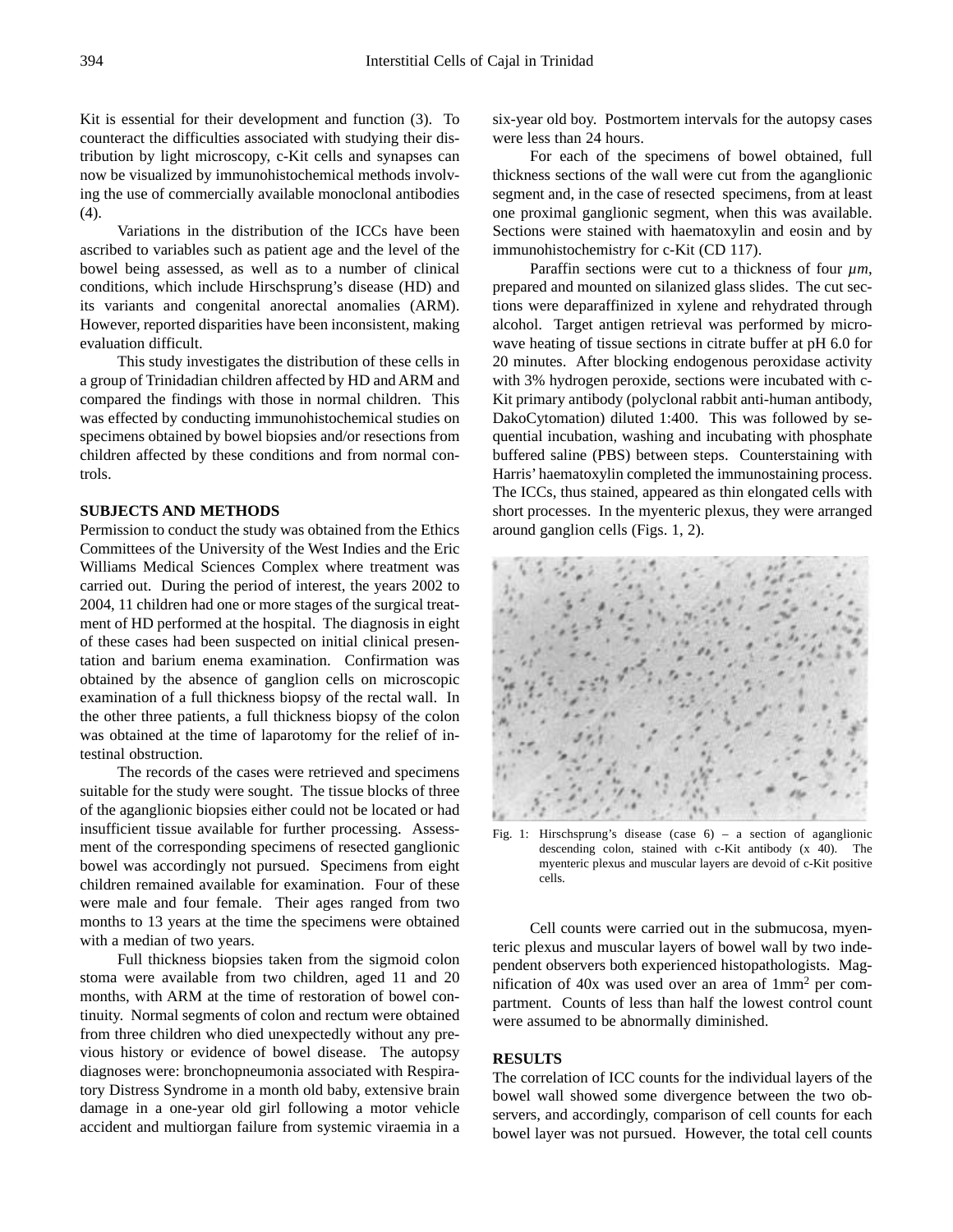

Fig. 2: Hirschsprung's disease (case 8) – a section of ganglionated descending colon, stained with c-Kit antibody (x 40). The myenteric plexus contains ganglion cells which are closely apposed to several elongated c-Kit positive cells with short processes, the features of interstitial cells of Cajal.

obtained coincided to a great extent and these were accordingly subjected to analysis.

The number of ICCs identified in the three controls ranged from 131 to 219 and counts of less than  $65/\text{mm}^2$  in the other specimens were taken to be severely reduced. Counts from the stomata of the two patients with ARM ranged from 114 to 130.

Eight segments of ganglionic bowel, which had been excised from six of the patients with HD (HD-G), had a range of ICCs of 10 to 214. This included three segments (derived from patients 1 and 7) with less than 65/mm2. The corresponding range for the nine aganglionic segments taken from the eight cases was two to 161, seven (from six children) being less than 65/mm2 (Table 1). Thus, six of the eight children with HD had marked diminution of ICCs in aganglionic bowel and two in ganglionic bowel. One of the latter continued to have a daily average of two normal bowel motions during a follow-up period of more than two years following completion of surgery. The other, however, had early and persistent problems with a poorly functioning stoma in the transverse colon. She required a second laparotomy two weeks after the first for the construction of a more proximal stoma.

Tabulation of the data according to age, gender and bowel level showed that the four youngest patients were evenly affected by a reduced density of ICCs in aganglionic bowel. Two of three had normal counts in ganglionic bowel. The four patients over two years of age, however, all had reduced counts in aganglionic bowel as did one of the three for whom ganglionic bowel was available for study (Table 2).

With respect to the effect of gender, all four girls had reduced counts in aganglionic bowel, and two of the three with available specimens were similarly affected in ganglionic bowel. The four males, on the other hand, were evenly split with respect to reduced and normal counts in agangli-

|                  | Case No. Age (yrs) Gender Segment |             |    | Level        | No. ICCs/<br>mm <sup>2</sup> |
|------------------|-----------------------------------|-------------|----|--------------|------------------------------|
| C <sub>1</sub>   | 1/12                              | М           | G  | <b>DESC</b>  | 219                          |
| C <sub>2</sub>   | 6                                 | M           | G  | RECT/SIG     | 131                          |
| C <sub>3</sub>   | $\mathbf{1}$                      | F           | G  | RECT/SIG     | 180                          |
| ARM 1            | 11/12                             | M           | G  | <b>SIG</b>   | 130                          |
| ARM <sub>2</sub> | 20/12                             | M           | G  | <b>SIG</b>   | 114                          |
| HD <sub>1</sub>  | $\overline{c}$                    | F           | AG | <b>RECT</b>  | $22*$                        |
|                  |                                   |             | G  | <b>SIG</b>   | 44*                          |
|                  |                                   |             |    | <b>TRANS</b> | 51                           |
| HD <sub>2</sub>  | 13                                | F           | AG | <b>RECT</b>  | $3**$                        |
| HD <sub>3</sub>  | 6                                 | F           | AG | <b>RECT</b>  | 44*                          |
|                  |                                   |             | G  | <b>DESC</b>  | 154                          |
| HD <sub>4</sub>  | 2/12                              | M           | AG | SIG          | 161                          |
|                  | 2/12                              |             | AG | <b>DESC</b>  | 131                          |
|                  | $\mathfrak{2}$                    |             | G  | <b>TRANS</b> | 117                          |
| HD <sub>5</sub>  | /9                                | M           | AG | <b>RECT</b>  | 44*                          |
|                  |                                   |             | G  | <b>DESC</b>  | 83                           |
| HD <sub>6</sub>  | $\mathfrak{2}$                    | M           | AG | <b>DESC</b>  | $2**$                        |
| HD <sub>7</sub>  | 11                                | $\mathbf F$ | AG | <b>RECT</b>  | $15***$                      |
|                  |                                   |             | G  | <b>SIG</b>   | $10**$                       |
|                  |                                   |             | G  | <b>DESC</b>  | $45*$                        |
| HD <sub>8</sub>  | $\mathbf{1}$                      | M           | AG | <b>SIG</b>   | 139                          |
|                  |                                   |             | G  | <b>DESC</b>  | 214                          |

Key: HD = Hirschsprung's Disease; ARM = Anorectal Malformation;  $C = Control$ .

 $AG = Aganglionic Bowel; G = Ganglionic Bowel;$ 

ICC's = Interstitial cells of Cajal

DESC = Descending colon; RECT = Rectum;

SIG = Sigmoid colon; TRANS = Transverse colon

 $* = <65$  ICC's/mm<sup>2</sup> (half of the lowest count found in the controls)

Table 2: Distribution of variables in patients with Hirschsprung's Disease

| <b>Variable</b> | N <sub>0</sub><br>preparations<br>examined* | AG      | $< 65 \text{~ICC's/mm}^2$<br>G | AG             | $> 65$ ICC's/mm <sup>2</sup><br>G |
|-----------------|---------------------------------------------|---------|--------------------------------|----------------|-----------------------------------|
| Age:            |                                             |         |                                |                |                                   |
| $#2$ yr         | 9                                           | $2/4**$ | 1/3                            | 2/4            | 2/3                               |
| $>2 \text{ yr}$ | 8                                           | 4/4     | 1/3                            | 0/4            | 2/3                               |
| Gender:*        |                                             |         |                                |                |                                   |
| Male            | 8                                           | 2/4     | 0/3                            | 2/4            | 3/3                               |
| Female          | 9                                           | 4/4     | 2/3                            | 0/4            | 1/3                               |
| Bowel level:*   |                                             |         |                                |                |                                   |
| Transverse      | C                                           |         |                                |                | 1                                 |
| Descending      | 6                                           |         |                                |                | 3                                 |
| Sigmoid         | 4                                           |         |                                |                | 1                                 |
| Rectum          | 5                                           | 5       |                                | 0              |                                   |
| n specimens     | 17                                          |         | 3                              | $\mathfrak{D}$ | 5                                 |

 $AG =$  aganglionic segments;  $G =$  ganglionic segments; No. = number

\* most patients had more than one level of bowel examined \*\* ratios are no. of results/no. of patients

Table 1: Relationship of number of ICCS to selected variables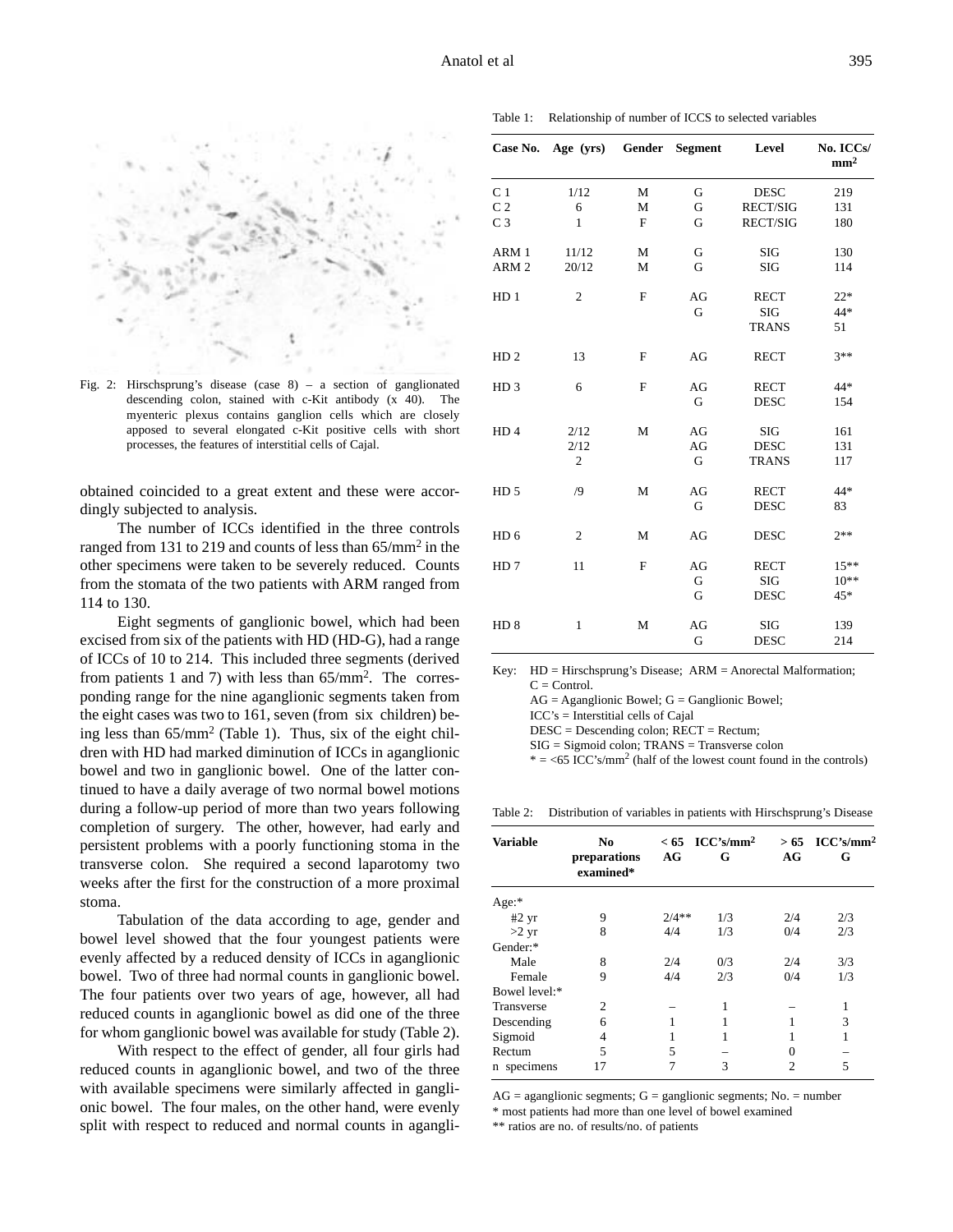onic bowel. All three with suitable samples had normal counts in ganglionic bowel.

With regards to the influence of the level of bowel sampled, all the aganglionic segments of rectum suitable for study had reduced cell density ( $< 65/mm^2$ ) but all came from female patients. Samples from other levels of bowel gave less consistent results. These details are summarized in Table 2.

## **DISCUSSION**

This investigation revealed a marked reduction in the density of interstitial cells of Cajal (ICCs) in seven of ten aganglionic as well as three of seven ganglionic areas of bowel taken from eight patients with Hirschsprung's disease (HD). The two children with normal counts in aganglionic bowel were both male at or under the median age of two years. All five rectal aganglionic segments had reduced counts unlike the variable counts obtained at other aganglionic bowel levels. Girls appeared to be more consistently affected by reduced ICC counts in aganglionic bowel but this observation is compromised by the fact that all of the rectal specimens were derived from female patients.

Recent experiments involving surgical or chemical ablation of ICC containing layers of bowel have clarified the possible physiologic roles of these cells. These include acting as the source of slow electrical waves, participating in the conduction of electric currents and being mediators of neural signals between enteric nerves and muscles (5). Motor neurotransmission in the gut has been shown to occur *via* synaptic-like contacts between varicose nerve terminals and intramuscular ICCs (ICC-M's). These ICC-Ms have been shown to be coupled to smooth muscle cells *via* gap junctions which allow them to function as electrical conductors (6).

The distribution of these cells is difficult to study with light microscopy and a strong case was originally made for the use of transmission electron microscopy for their definitive identification (4). However, this technology is not available at all centres. Recognition that the transmembrane tyrosine-kinase receptor c-Kit is essential for the development and function of the ICC was therefore timely and immunohistochemical staining with antibodies for the human c-Kit receptor has evolved into a valuable adjunct to the study of the distribution of ICCs by light microscopy (3).

In the normal bowel, ICCs form a dense network surrounding the myenteric plexus and cluster at the innermost part of the circular muscle. Variations in their structure and organization have been shown to occur depending on the layer and level of the bowel under scrutiny. In the normal human colon, the ICC network is prominent throughout the thickness of the musculature. The distribution was originally described as being similar in different parts of the colon and at different ages including the neonatal period (7). However, regional differences in the distribution of these cells have been described by some investigators (8, 9) and there is also conflicting evidence that ICC networks continue to develop well into postnatal life (9). The study being presented, though involving a small number of patients, supports the possibility of an effect of age, gender and the level of bowel studied on the density of these cells.

Variations in the density and distribution of ICCs have been demonstrated in several clinical conditions and this investigation has revealed a reduced density of these cells in the aganglionic bowel of the majority of patients affected by Hirschsprung's disease (HD). This is in accord with previous studies where myenteric ICCs were shown to be greatly reduced or absent in aganglionic bowel and sparse in the transitional zone. Muscular ICC density has also been shown to be reduced in the normally innervated bowel of patients with HD, an observation which has been proposed as an explanation for the persistence of problems with motility after definitive surgery (10, 11). However, this observation has not been unanimous and most investigators, while confirming a reduced density in aganglionic bowel, have found the distribution of these cells in the proximal ganglionated bowel of patients with HD to be identical to that of normal colon (7, 12). One of our patients with a diminished count in ganglionic bowel did not display any postoperative problems with motility during prolonged follow-up, but, in a retrospective study, it is difficult to be sure of the relationship of the bowel that was actually pulled through to the originally sampled site. The other girl with ganglionic cells and reduced ICC numbers at or just proximal to the stomal site had persistent problems with stomal function in the early postoperative period and required relocation of the stoma to a more proximal level in the bowel.

A reduction in ICCs has also been described in the associated conditions of hypoganglionosis (13) and other allied HD disorders (14) including achalasia of the internal sphincter (15). These discoveries have been the subject of two alternative interpretations: either that the enteric nervous system is required for full differentiation of the ICC network or that a common mechanism acting on the mesenchyme affects both the migration of neural crest derivatives and the differentiation of ICCs (7), each to a varying degree. The latter theory is favoured by the occasional finding of normal ICC counts in aganglionic bowel as occurred in two of our patients.

One study of 12 patients with anorectal malformations (ARM) undergoing stoma formation or closure showed a complete absence of ICCs in two patients and a markedly reduced density in circular muscle from the stomal site in five others. This was proposed as an explanation for a high incidence of postoperative constipation in these patients (16). Our two patients with ARM had normal density of these cells as has been more commonly reported (7, 14).

Thus ICCs have been implicated in several types of bowel dysmotility but reported findings have been inconsistent and a clear pattern is yet to emerge. This may be due to the co-existence of other influences on the aetiology of the